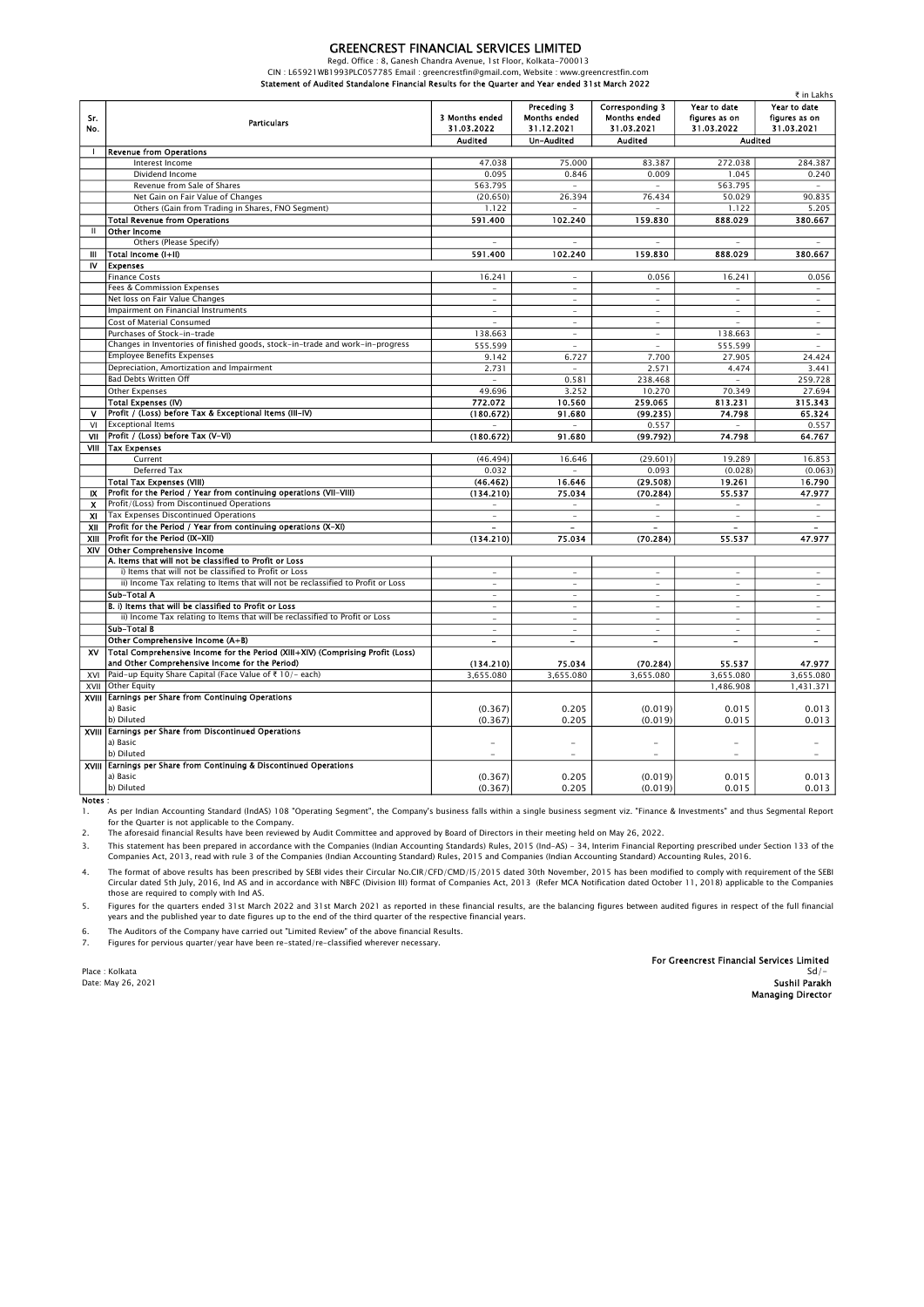## GREENCREST FINANCIAL SERVICES LIMITED

|                                                                   |              | ₹ In Lakh  |
|-------------------------------------------------------------------|--------------|------------|
| <b>Particulars</b>                                                | 31.03.2022   | 31.03.2021 |
| A. Cash Flow from Operating Activities                            |              |            |
| Net Profit before Tax and Extraordinary Items                     | 74.798       | 65.324     |
| Adjustments for                                                   |              |            |
| <b>Interest Received</b>                                          | 272.038      | 284.387    |
| Deferred Revenue Expenditure w/off                                |              | 2.000      |
| Dividend Received                                                 | 1.045        | 0.240      |
| <b>Operating Profit before Working Capital Changes</b>            | 347.881      | 351.951    |
| <b>Adjustments for Working Capital Changes</b>                    |              |            |
| Decrease / (Increase) Investment                                  | 25.000       |            |
| Decrease / (Increase) Loan & Advances                             | (1, 479.582) | 194.134    |
| Decrease / (Increase) trade receivable                            | (583.646)    | 18.600     |
| Decrease / (Increase) in Inventories                              | 505.566      | (90.835)   |
| Decrease / (Increase) in Other Current Assets                     | (8.469)      | 1.239      |
| Short-Term Borrowings                                             | 1,213.603    | 2.221      |
| (Decrease) / Increase in Trade Payable                            | 82.405       |            |
| (Decrease) / Increase in Other Current Liabilities and Provisions | 3.220        | (0.504)    |
| <b>Cash Generated from operations</b>                             | (241.903)    | 124.855    |
| Income Tax for the year                                           | (19.289)     | (16.853)   |
| Excess Expenses w/off                                             |              | 0.922      |
| <b>Deferred Tax Assets</b>                                        |              | 0.066      |
| <b>Net Cash From Operating Activities</b>                         | 86.689       | 460.941    |
| <b>B. Cash Flow From Investing Activities</b>                     |              |            |
| Net Purchase of Fixed Assets                                      | 2.034        | (5.691)    |
| Deferred Revenue Expenditure                                      |              | (2.000)    |
| Interest Income / (Expense)                                       | (272.038)    | (284.387)  |
| Dividend Received                                                 | (1.045)      | (0.240)    |
| <b>Net Cash from Investing Activities</b>                         | (271.049)    | (292.318)  |
| C. Cash Flow From Financing Activities                            |              |            |
| Miscellaneous Expenditure                                         | 2.000        | 2.000      |
| Net Cash used in Financing Activities                             | 2.000        | 2.000      |
| Net Decrease in Cash & Cash Equivalents (A+B+C)                   | (182.360)    | 170.623    |
| Opening Balance of Cash & Cash Equivalents                        | 201.583      | 30.959     |
| Closing Balance of Cash & Cash Equivalents                        | 19.223       | 201.583    |

Statement of Cash Flow Annexed to the Balance Sheet as at 31st March, 2022